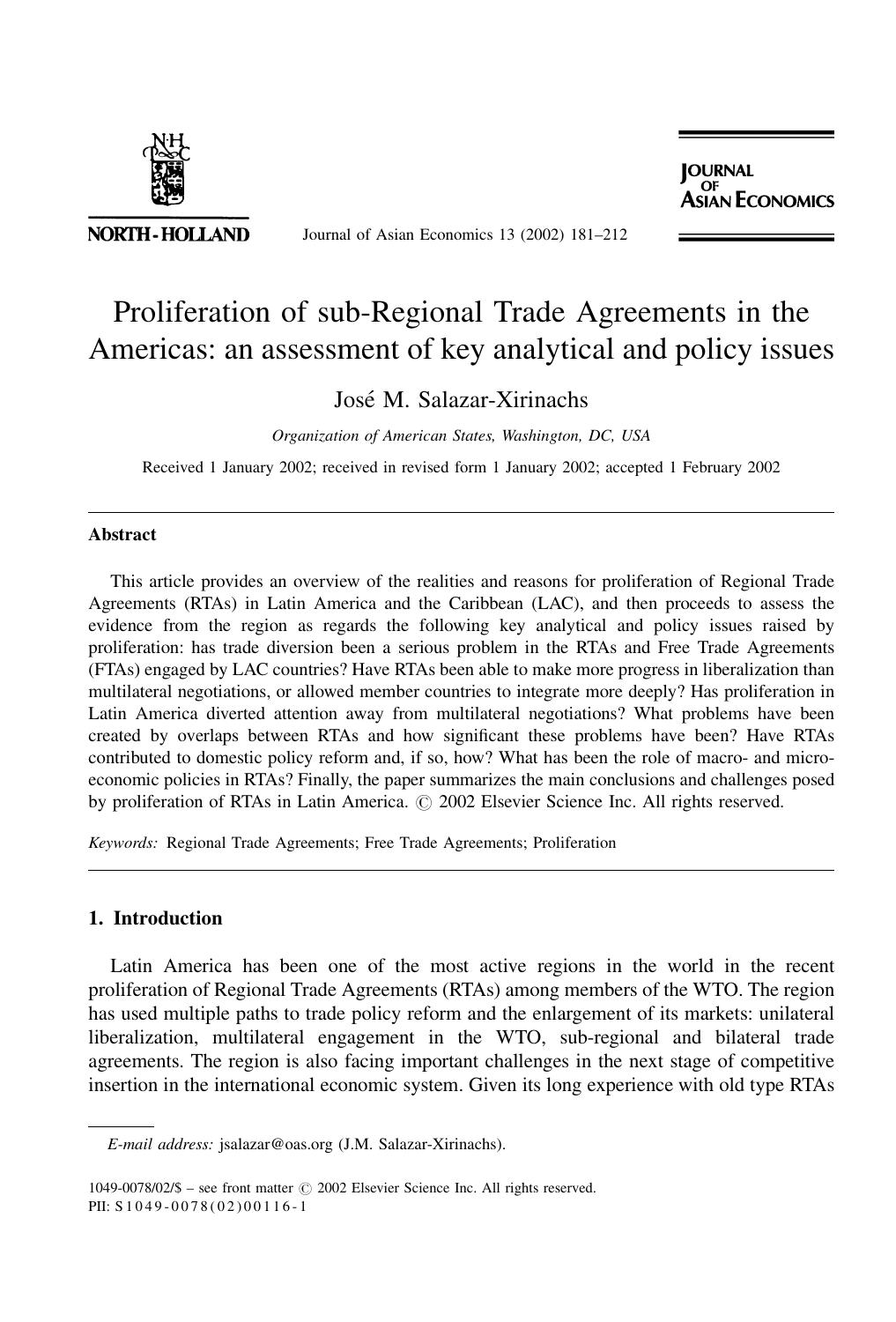and the reactivation of regionalism under new principles in the 1990s, Latin America is a source of important evidence and lessons, particularly for other regions such as Asia Pacific where trade agreements are beginning to proliferate (Dutta, 1999; Scollay & Gilbert, 2001).

This article provides an overview of the realities and reasons for proliferation of RTAs in Latin America and the Caribbean (LAC), and then proceeds to assess the evidence from the region as regards the following key analytical and policy issues raised by proliferation: has trade diversion been a serious problem in the RTAs and Free Trade Agreements (FTAs) engaged by LAC countries? Have RTAs been able to make more progress in liberalization than multilateral negotiations, or allowed member countries to integrate more deeply? Has proliferation in Latin America diverted attention away from multilateral negotiations? What problems have been created by overlaps between RTAs and how significant these problems have been? Have RTAs contributed to domestic policy reform and, if so, how? What has been the role of macro- and micro-economic policies in RTAs? Finally, the paper summarizes the main conclusions and challenges posed by proliferation of RTAs in Latin America.

#### 2. Proliferation and diversity of RTAs in the Western Hemisphere<sup>1</sup>

As Table 1 shows, there has been a dramatic increase in the number of trade agreements negotiated by LAC countries in the last 10 years with other countries in the Western Hemisphere as well as with countries outside the Hemisphere.

Table 1

| CUs and FTAs in the Western Hemisphere |  |
|----------------------------------------|--|
|----------------------------------------|--|

| Agreement                                                       | Signed              | Entered<br>into force |
|-----------------------------------------------------------------|---------------------|-----------------------|
| <b>CUs</b>                                                      |                     |                       |
| 1. CACM                                                         | 1960                | $1961^{\rm a}$        |
| 2. Andean Community                                             | 1969 <sup>b</sup>   | 1969                  |
| 3. CARICOM <sup>c</sup>                                         | 1973                | 1973                  |
| 4. MERCOSUR <sup>d</sup>                                        | 1991                | 1995                  |
| <b>FTAs</b>                                                     |                     |                       |
| $1.$ NAFT $Ae$                                                  | 1992                | 1994                  |
| 2. Costa Rica-Mexico                                            | 1994                | 1995                  |
| 3. Group of three (Colombia, Mexico, Venezuela)                 | $1994^{\mathrm{f}}$ | 1995                  |
| 4. Bolivia-Mexico                                               | 1994                | 1995                  |
| 5. Canada-Chile                                                 | 1996                | 1997                  |
| 6. Mexico-Nicaragua                                             | 1997                | 1998                  |
| 7. Central America–Dominican Republic                           | 1998 <sup>g</sup>   |                       |
| 8. Chile-Mexico                                                 | 1998 <sup>h</sup>   | 1999                  |
| 9. CARICOM-Dominican Republic                                   | $1998^1$            |                       |
| 10. Central America-Chile                                       | 1999 <sup>j</sup>   |                       |
| 11. Mexico–Northern triangle (El Salvador, Guatemala, Honduras) | 2000                | 2001                  |
| 12. Costa Rica-Canada                                           | 2001                |                       |
| 13. Andean Community–MERCOSUR                                   | In negotiation      |                       |
| 14. Central America-Panama                                      | In negotiation      |                       |

182